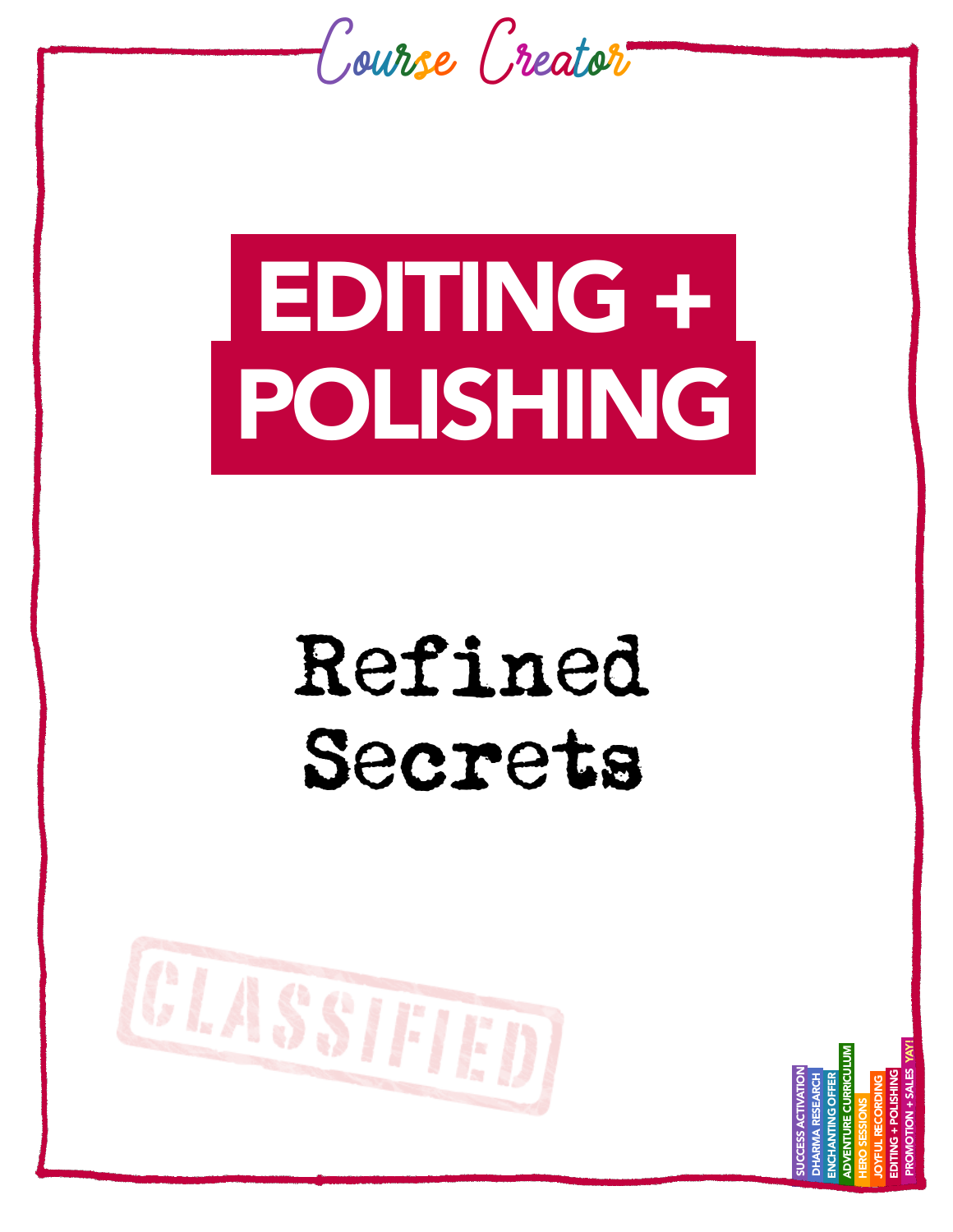



### Your Mission is to…

- 1. Learn how to use your software to edit (if you are new to it) 2. Edit at least one session so it's more refined,
- simple and enjoyable to consume

NOTE: The principles mentioned here are explained in more detail in the audio and other content in this session.

> SUCCESS ACTIVATION DHARMA RESEARCH ENCHANTING OFFER ADVENTURE CURRICULUM HERO SESSIONS JOYFUL RECORDING EDITING + POLISHING PROMOTION + SALES YAY!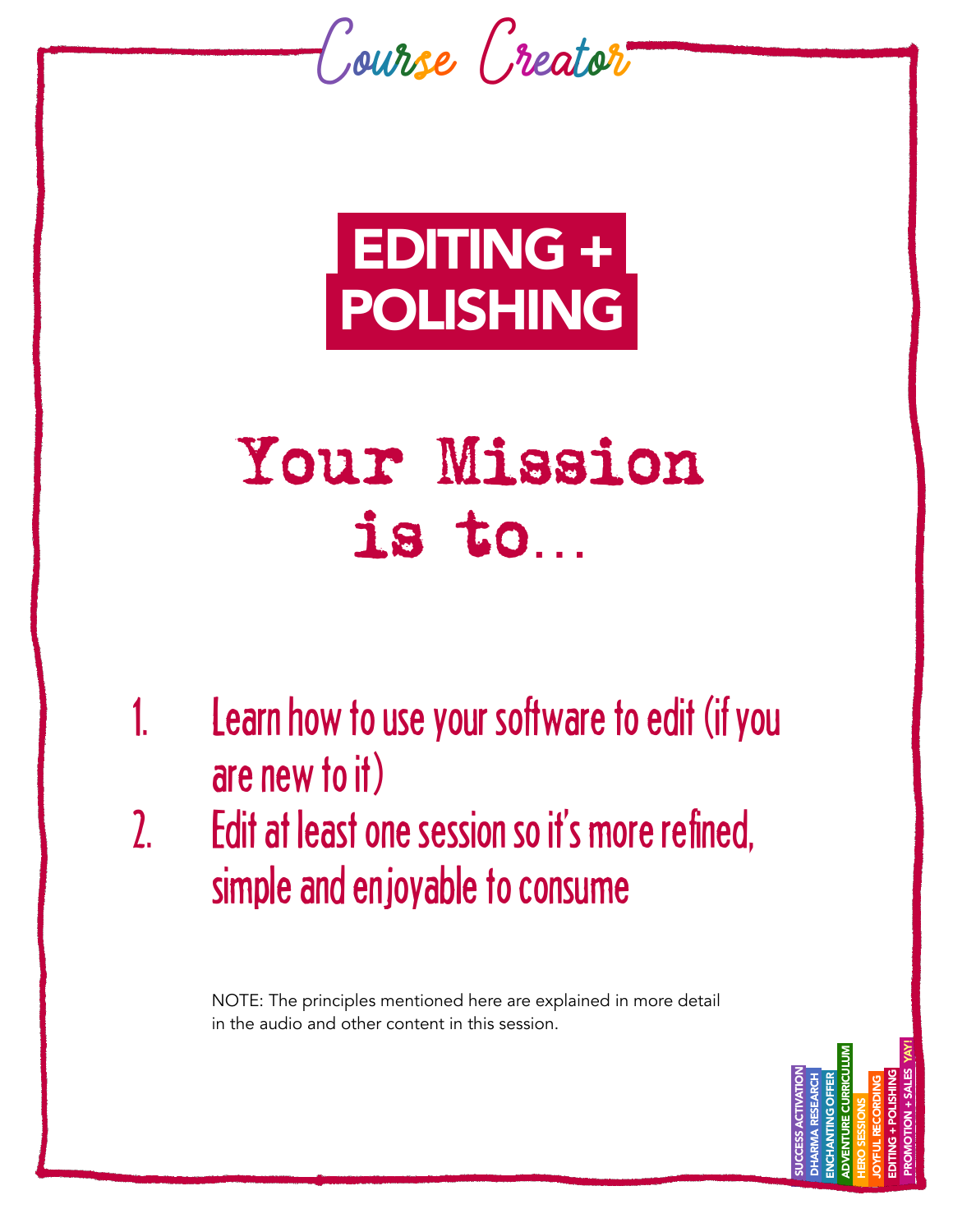

### TOP GENERAL TIPS FOR EDITING AND POLISHING

#### 1. Mindset

Most people are highly distractible, and are ready to run towards some kind of distraction at any second. We may think our content is great (and I'm sure it is) but people are restless and want to get the things they desire as soon as possible, or they will leave. If your content is either not relevant or is boring to them, they will probably just turn it off and go elsewhere. So it's your responsibility to make sure you create content that they want.

To do this, make sure you remember to keep your content RELEVANT, and give as much value as possible, as quickly as possible. Then, people will stay and listen - even if what you're saying takes time to learn. The more relevant it is to them, the more likely they will pay attention and the less likely they will leave.

### 2. Aim to remove at least 10% of your content

Editing is selecting. The first stage of editing is to cut things out. Chop chop chop. Remove all expansion, waste, extras and things that are not relevant.

Cut lines from text. Cut gaps from audio. Cut clips from video.

Keep things short, sweet and to the point, as much as possible.

### 3. Add polish at the very end, but don't over do it.

After editing and chopping, you can add the 'polish'. This means adding refinements and enhancements to your work.

In audio it means making changes to the audio sound, but not going too far. In video, it means adding color grading, adding B roll, adding music, adding titles etc. In text, it means making the design look better. Adding subtitles, interesting stories or facts if needed.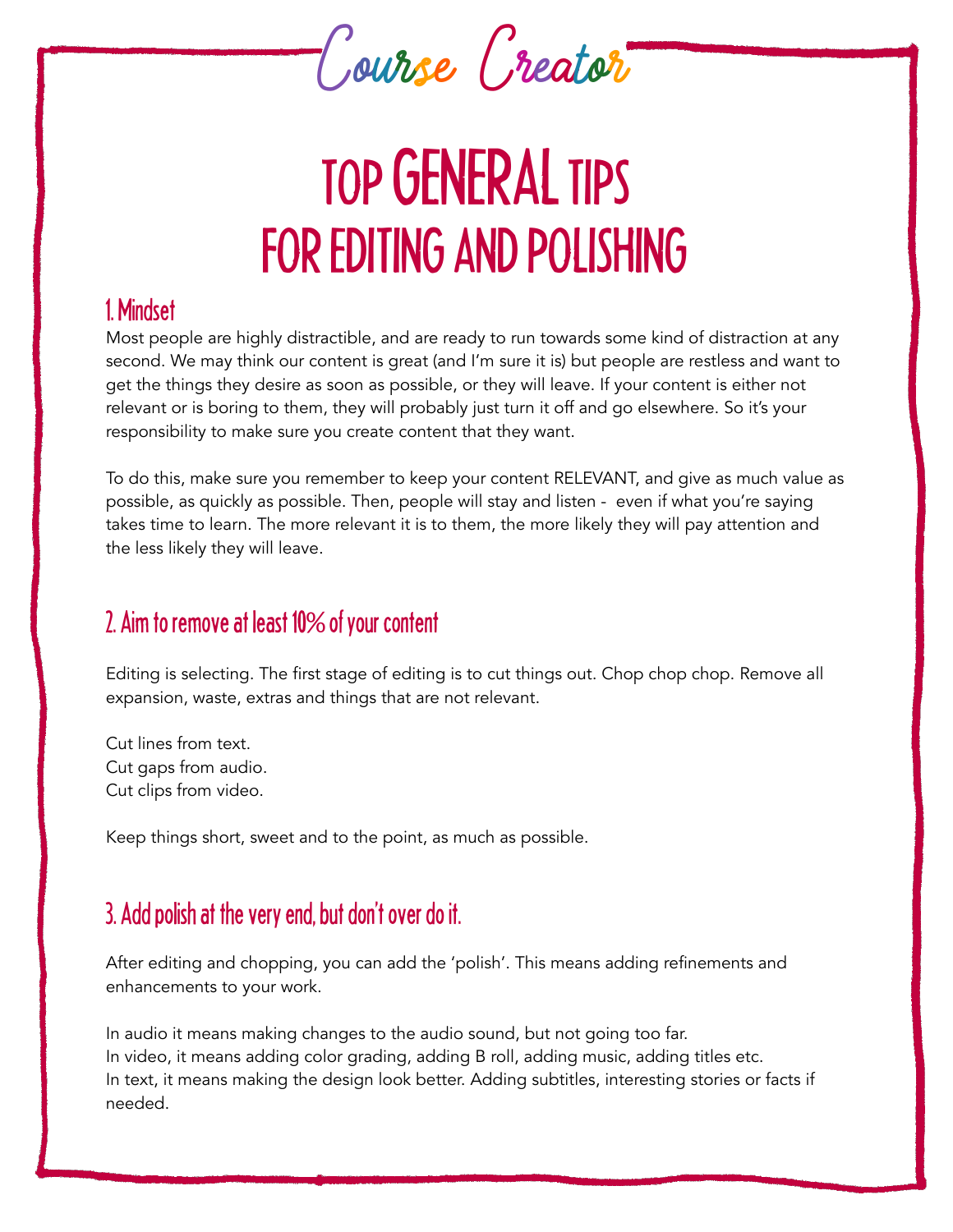

### TOP AUDIO TIPS FOR EDITING AND POLISHING

#### LEARN

Listen to audio books, courses and podcasts. Notice what they are doing (or not doing). Notice the sound quality, the spaces between sentences, the music. How can you use some of these ideas in your editing and polishing?

### REMOVE

Remove strange sounds like: pops, coughs, swallows etc. Remove unnecessary gaps.

### ADD / POLISH

As required, add music in the background (for meditations, fills, or ambience). Add effects: Compression, EQ, De-esser etc. Add thumbnails in iTunes and name it well so your students can easily find your audios.

If you have a list of audios, you can set it so they play in the current order.

NOTE: Watch videos on how to refine your audio quality (there are countless videos on YouTube that can teach you these technical skills).

### EXPORT - UPLOAD

Once complete, export and upload your audio.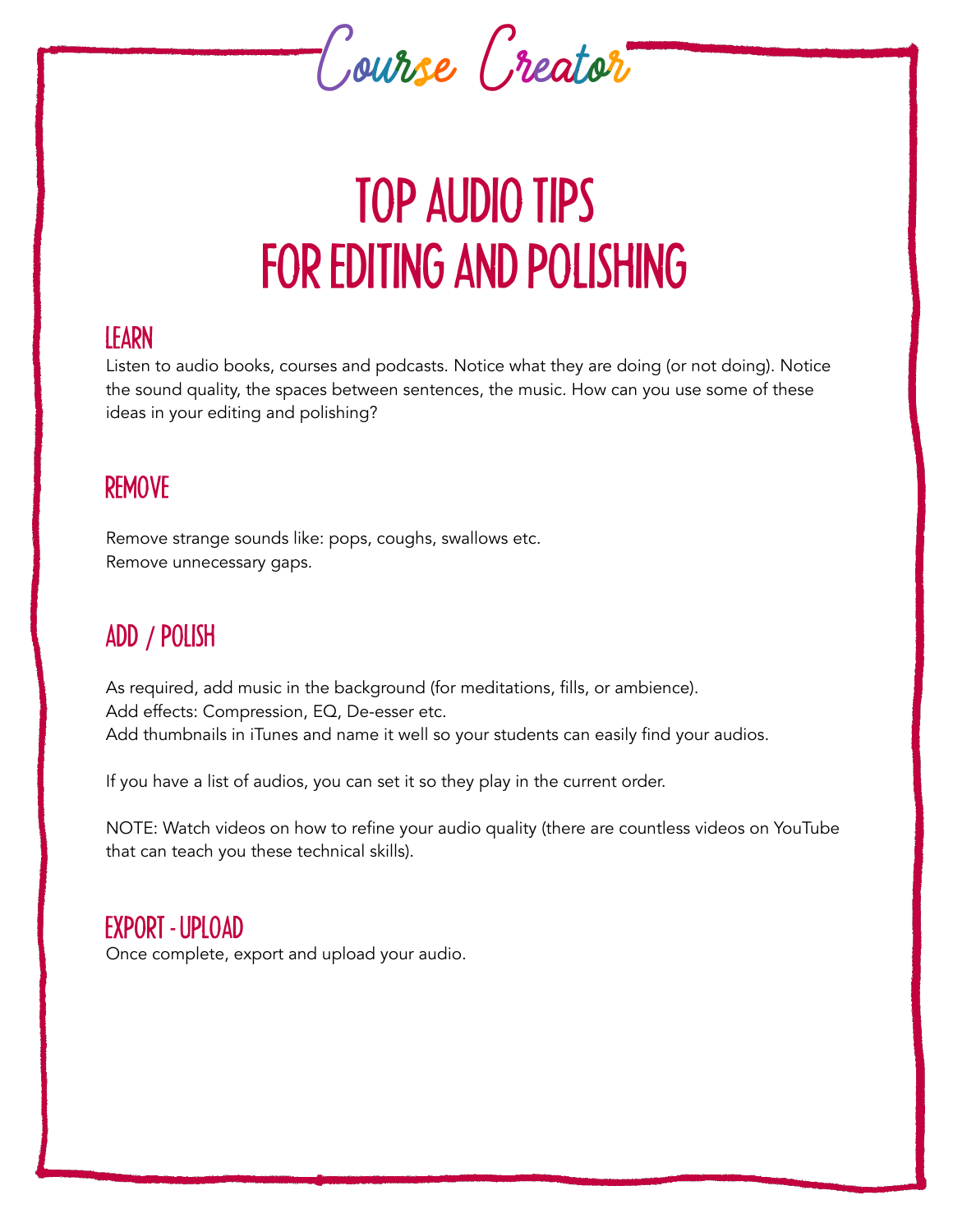

### TOP VIDEO TIPS FOR EDITING AND POLISHING

### LEARN

Watch other videos you like (that are relevant) and see what they are doing. How do they edit their shots? How do they add music? When do they add music? What color filters do they have? What other things are they doing to make their videos look better?

Also watch videos about video production (there are countless videos about this on youtube).

### REMOVE

Video often involves various 'takes' and extra footage. Remove as much content as you can, so only the most essential bits remain. Remove the beginning and end of clips, so each shot moves seamlessly into the next. Chop spaces between sentences (if they are too long).

### ADD

Add B roll (extra clips that show what you are talking about). Add Intro (keep intros short 2-10 seconds). Add color grading (LUTs and filters). Add music or sound effects. Ensure your audio levels are consistent and easy to listen to. Watch it through and refine anything that needs a final tweak.

#### EXPORT - UPLOAD

Once complete, export and upload your video.